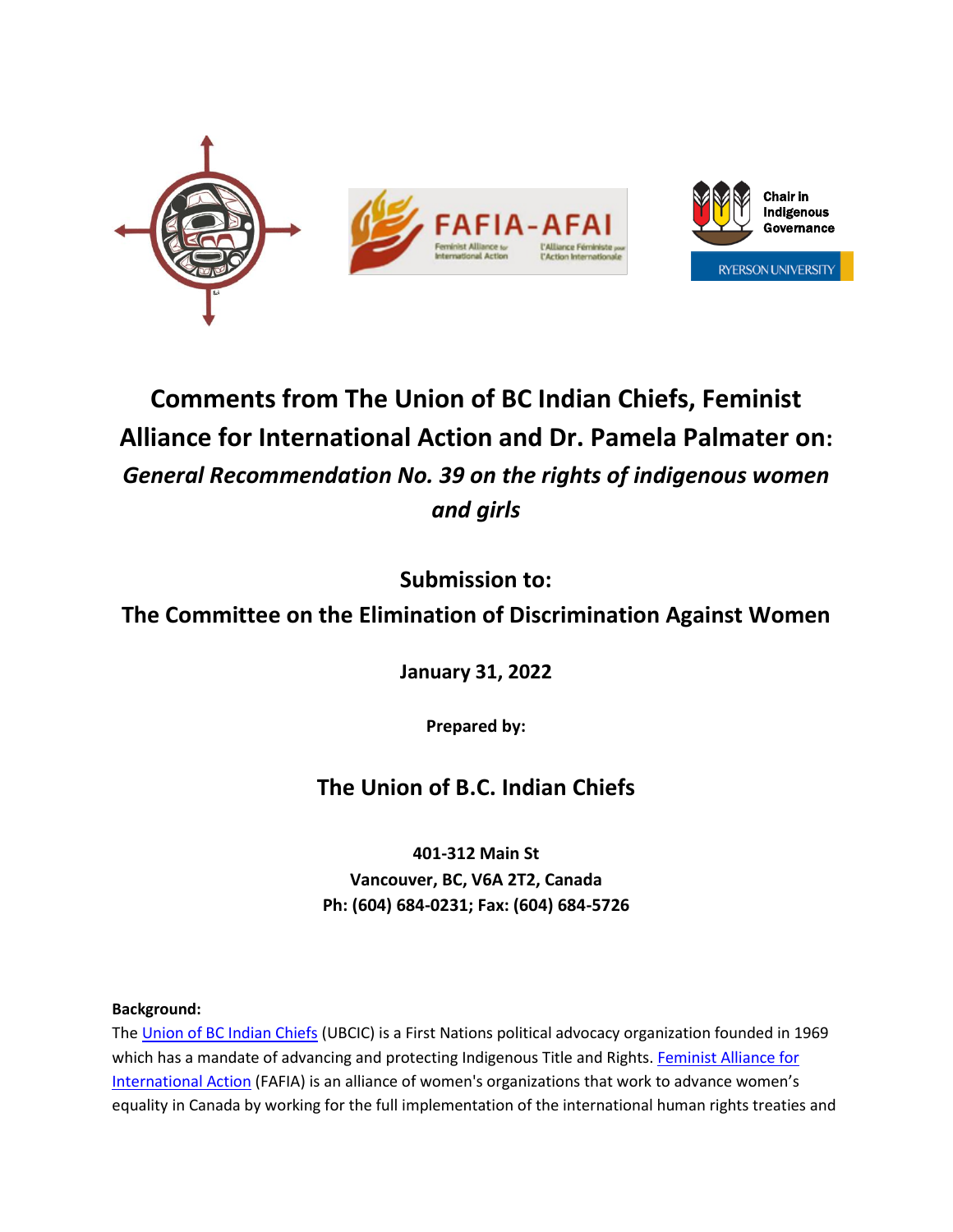agreements that Canada has ratified. [Dr. Pamela Palmater](https://pampalmater.com/about/) is a Mi'kmaw citizen and member of the Eel River Bar First Nation in northern New Brunswick and has been a practicing lawyer for 23 years. She is currently a Professor and the Chair in Indigenous Governance at Ryerson University. And has been recognized with many awards and honours for her social justice advocacy on behalf of First Nations and her work related to murdered and missing Indigenous women.

#### **Key Comments:**

UBCIC, FAFIA and Dr. Palmater submit these comments on the *UN General Recommendation No. 39 on the rights of indigenous women and girls* in recognition of the meaningful work being done to end violence against Indigenous women, girls, Two-Spirit, and LGBTQQIA+ people<sup>1</sup>.

For centuries, Canada and the Crown have used systematic tools to extinguish Indigenous societies and cultures, including violent policies of land dispossession, forced assimilation, and genocide. In particular, sex discrimination and violence against women and girls have been and are used as tools by State and non-State actors to disconnect Indigenous women and girls from their lands, cultures, and communities. As a result, Indigenous women and girls have been systematically robbed of the right to participate in the processes of self-determination, in decision-making within their traditional governance structures, and in the community where they practice their culture, care for their children, manage the land and waters, and sustain themselves with traditional food and medicine systems. These colonial practices were designed to sever Indigenous women and their descendants from their cultures and communities, reduce the size of the Indigenous population to whom the Crown/State owes a fiduciary duty and who are deemed by the Crown to have inherent Aboriginal rights, and to cement socioeconomic barriers.

We agree with the Objectives outlined in the draft; however, we recommend:

- Stronger and more explicit language overall that establishes the unequivocable relationship between colonial violence and ongoing socioeconomic marginalization of Indigenous women and girls today.
- A stronger linkage between the role of colonial policies and ongoing systemic inequities and discrimination against Indigenous women and girls.
- Assurance of actionable implementation strategies.

#### **II. Objectives and Scope**

- **Comments on Section (II), Paragraph 6:** We recommend that this paragraph expand its statement on "self-identification as a guiding principle" and reference how States must recognize community membership and self-identification and *remove colonial determinants* of Indigenous identity.
- In Canada Indigenous people are governed under the *Indian Act*, which dictates identity through policies of blood quantum which determine who is defined as Status or Non-Status Indian. This

 $1$  Please note that this submission and any abbreviated reference to Indigenous women and girls is inclusive of Two-Spirit and LGBTQQIA+ people who experience disproportionate rates of gender-based violence.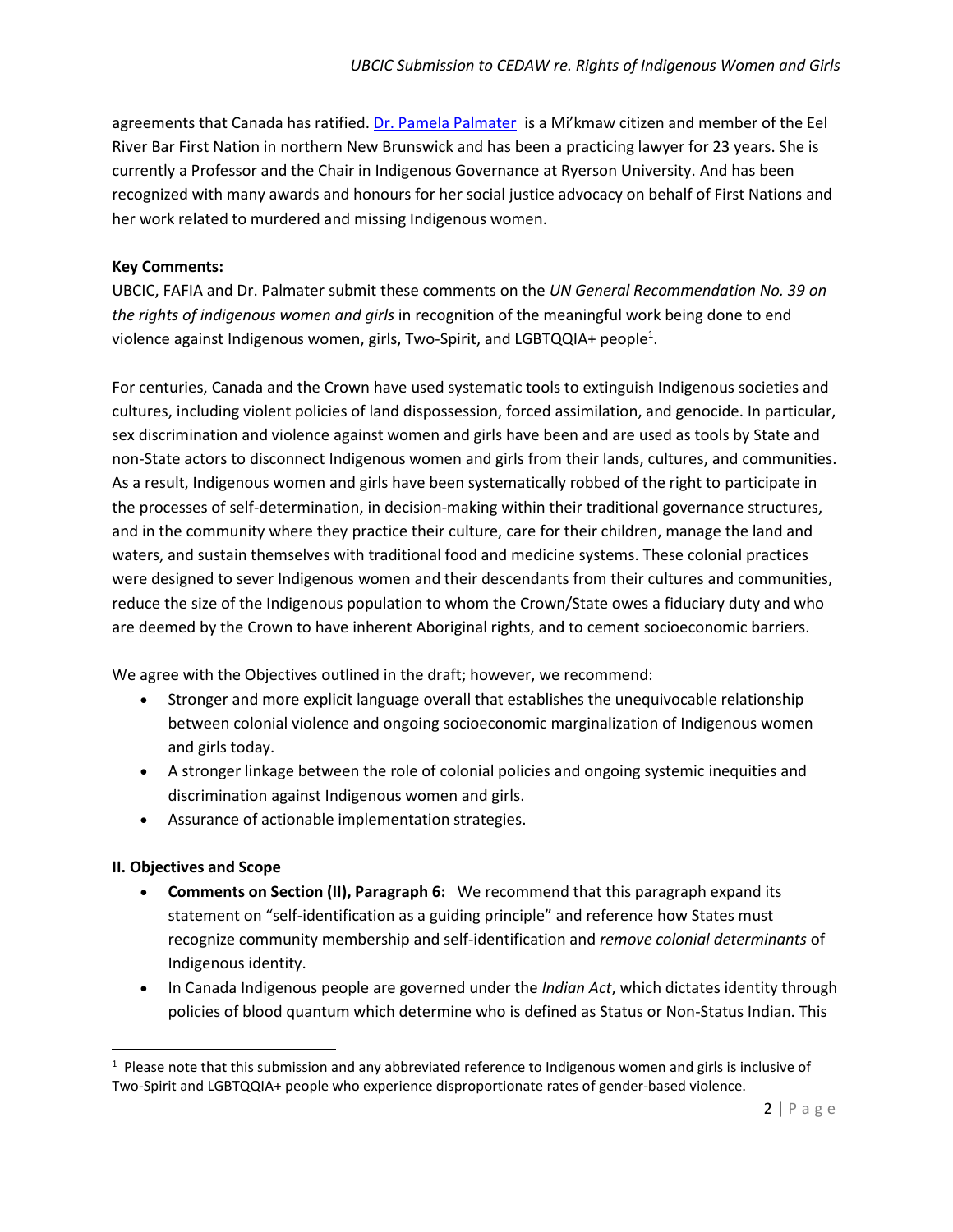colonial method of identification has detrimental consequences on individual and community identity, holistic well-being, and funding provided to First Nations which is based on the number of status members.

- Indigenous women and their descendants continue to face barriers to fulsome self-identification and access to their Title and Rights. 'Pretendians', people who claim to be Indigenous but do not in fact have Indigenous ancestry, and use their claim of Indigeneity to take up positions of authority and privilege in institutions or communities, are prevalent. This grotesque form of cultural appropriation can create an unsafe environment for those rightfully entitled to their Indigeneity, but who are disconnected from their cultures and communities, to self-identify out of fear of ostracization or backlash. Many communities trying to establish self-determination will not accept self-identification as sufficient to become a member of the community as they tend to model Canada's status identification system, which has fiduciary obligations attached to it. Self-identification is no help to women and their descendants who have been legally defined out of the pool of recognized Indigenous persons because of sex discrimination; it will not establish their entitlement to State-provided benefits that flow to Indigenous peoples, or to Aboriginal or treaty rights.
- **Comments on Section (II), Paragraph 11:** This paragraph needs to emphasize that a key cause of Indigenous women and girls being denied the right to self-determination is State and Crown laws and policies which have banished women and their descendants from their lands and communities through colonial, patriarchal and discriminatory definitions of Indigenous identity, which favour men and their descendants over women and their descendants. The denial of selfdetermination to Indigenous women is therefore inextricably linked to sexist policies of forced assimilation. We recommend that this point be strengthened and linked with paragraph 14.
- **Comments on Section (II), Paragraph 14:** Paragraph 14 should indicate that forced assimilation policies and genocidal policies deprive Indigenous women and their descendants from enjoying the right of self-determination as full participants in their communities and are a root cause of contemporary acts of violence and discrimination.

#### **III. Legal Framework**

• **Comments on Section (III), Paragraph 17:** This paragraph must specify the right of Indigenous women and girls to effective participation in political and public life at large, but also must acknowledge their inherent right to participate safely and fulsomely within their Indigenous communities and Nations.

## **IV. General obligations of States parties in relation to the rights of indigenous women and girls: Articles 1 and 2 of CEDAW**

## **A. Equality and Non-Discrimination with a focus on Indigenous Women and Intersecting Forms of discrimination**

• **Comments on Section IV(A), paragraph 19-28:** This section focuses on intersecting forms of discrimination, but fails to immediately foreground, in paragraph 20 and 21, how the ongoing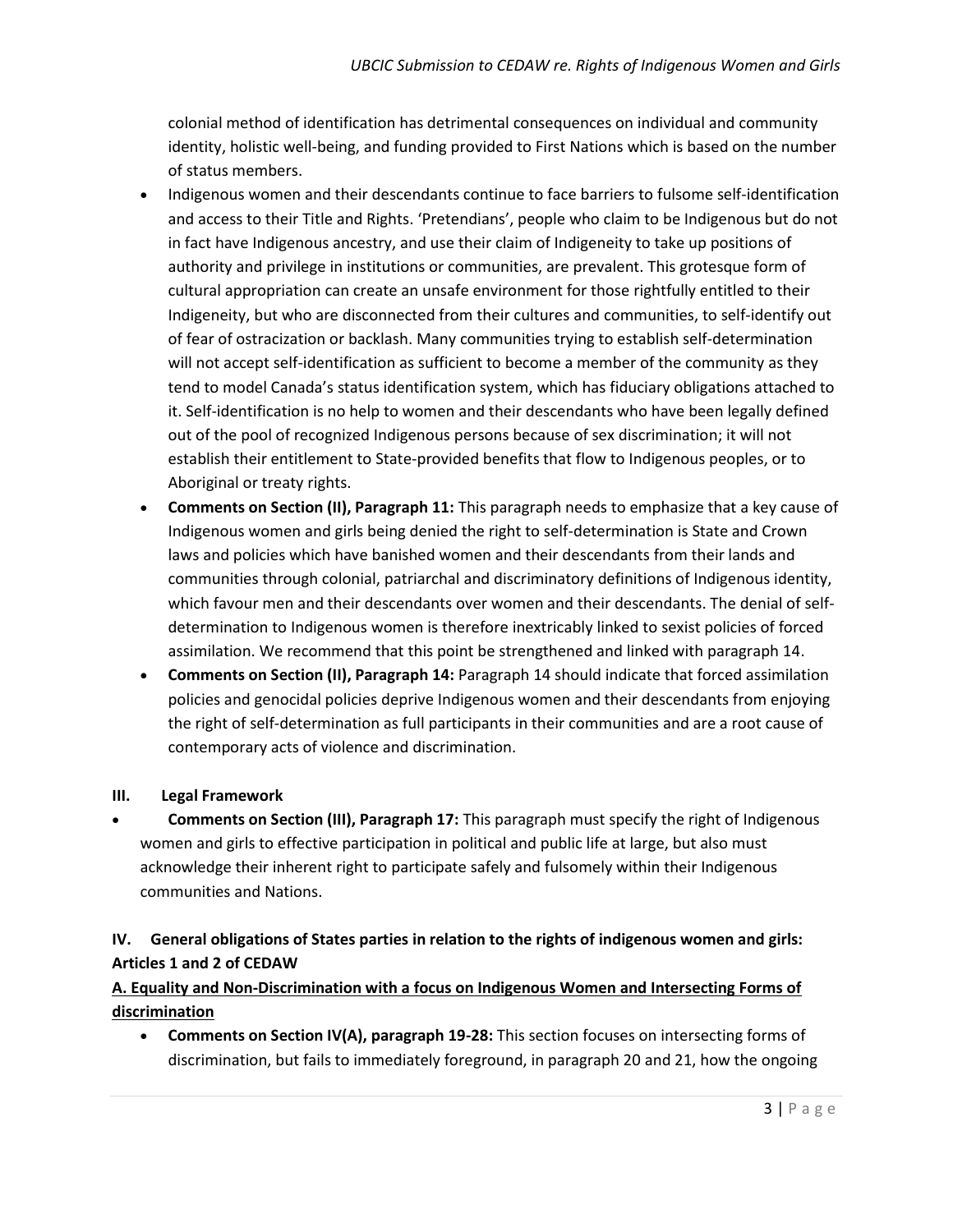practices and impacts of colonialism are linked to *both* the individual and collective dimensions of discrimination.

- A clause can be included before these paragraphs to highlight how individual and collective experiences of racism, marginalization, and gender-based violence are a result of and continue to be shaped by historical colonial efforts from States to extinguish Indigenous cultures and assimilate Indigenous societies. It needs to be emphasized how discrimination and violence is used as a tool by State and non-State actors to destabilize Indigenous women and girls' integral position in society and forcibly disconnect them from their lands, cultures, and communities, which not only harms women individually, but weakens their communities by robbing them of women's vital leadership and knowledge.
- **Paragraph 22** briefly mentions that discrimination against Indigenous women and girls is perpetuated by the "legacy of colonization," but stronger, explicit language needs to be used to state how colonialism is ongoing – that within States, historical/neo-colonial laws and practices continue to feed into the different forms of discrimination Indigenous women and girls are experiencing.
- **Paragraph 22** and other paragraphs in Section IV(A) need to explicitly reference the impacts of discriminatory policing against Indigenous women, girls and Two-Spirit people and its entanglements with colonialism (i.e., explicitly reference impacts and motivations of violent, biased policing and how police were historically agents of colonialism, supporting State efforts to eliminate and suppress Indigenous peoples).
- **Paragraph 23** states that many nationality laws still discriminate against Indigenous women in relation to the transmission of their nationality to their children when they marry non-Indigenous person. This statement needs to be expanded to include an explanation that many States lack laws that define and recognize Indigeneity, thereby further challenging Indigenous claims to nationality and birthright.

#### **B. Access to justice and plural legal systems**

- **Comments on Section (IV) B:** This section needs to be stronger in its declarations to demonstrate the realities of sexism, discrimination, and violence experienced by Indigenous women within colonial justice systems and to demonstrate the pathway from colonialism to criminalization.
- The criminal justice system has historically been used to control, abuse and traumatize Indigenous women and girls. In Canada, the Royal Canadian Mounted Police (RCMP) were used as colonial agents to uphold genocidal colonial policies including forcibly removing First Nations children from their families and taking them to Residential school institutions to undergo forced assimilation practices. Police have also traditionally been deployed through the child welfare system to remove children from Indigenous families. In addition, police violence against Indigenous women has been documented repeatedly with little effect. This long history of racism continues to manifest as victim-blaming, stereotyping, and a lack of will by authorities to believe Indigenous women or take swift action to prevent violence against them or to investigate it when it occurs. Survivors of sexual violence and the families of Missing and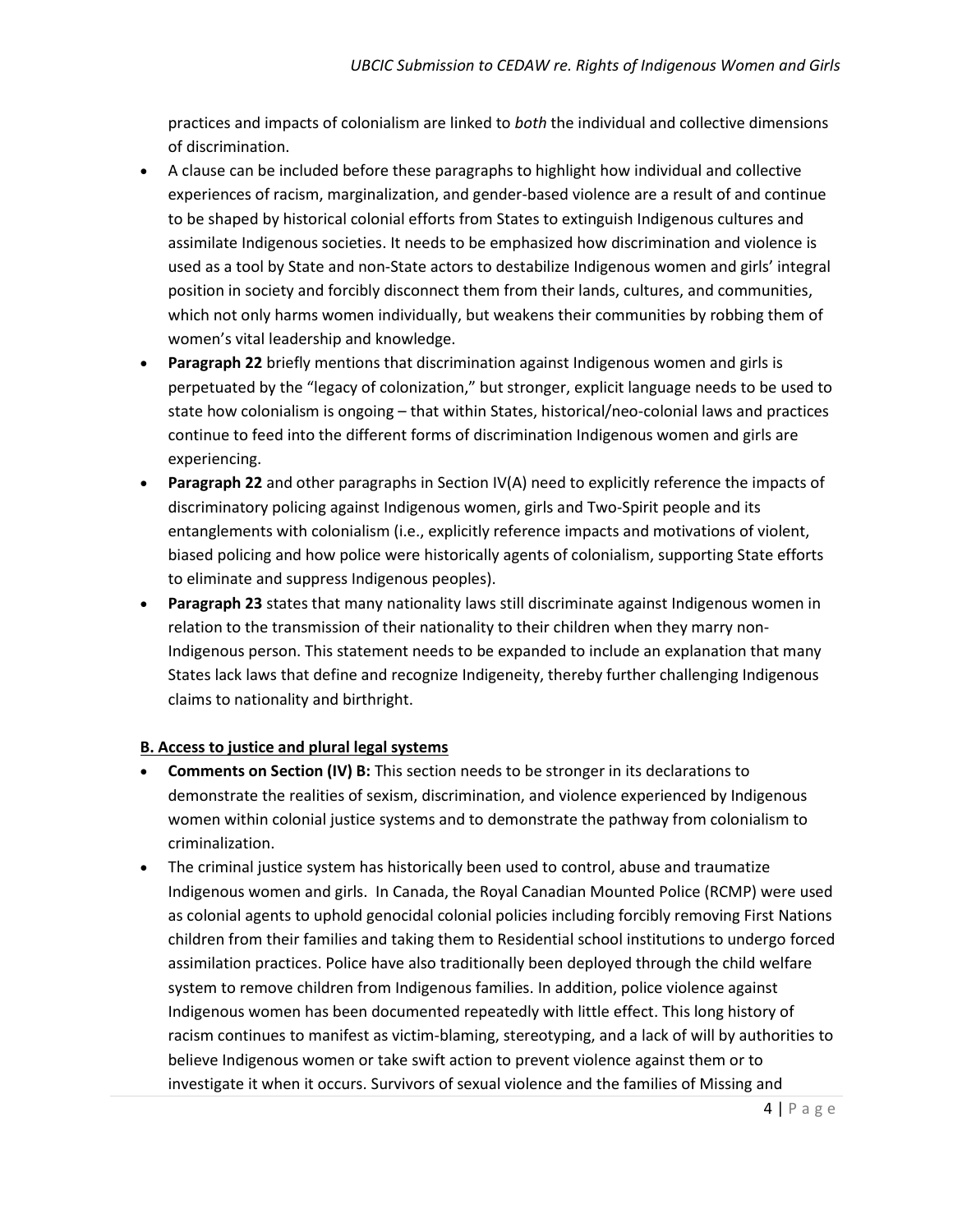Murdered Indigenous Women and Girls and Two-Spirit+ (MMIWG2S+) are often forced to take on the search and pursuit of justice for their missing loved one in the face of apathy from the authorities. With an increase in gender-based violence throughout the pandemic, British Columbia has seen a number of recent cases of women reporting threats and safety concerns to police which go unheeded, only to be murdered weeks later.

- **Comments on Section (IV), B, Paragraph 35:** Paragraph 35 should strengthen the linkage between colonialism and current judicial structures. The justice system is created by the State and is a mechanism with which to uphold colonial laws, Western values, and attitudes. These systems are not rooted in Indigenous law, governance, or culture and thus function as biased towards Indigenous ways of knowing.
- **Comments on Section (IV), B, Paragraph 37:** In Canada, there is no 'tendency' towards Indigenous women's overrepresentation in prisons. "Indigenous women make up 4% of the Canadian population, yet account for roughly 40% of the federal prison population" ([National](https://www.mmiwg-ffada.ca/final-report/)  [Inquiry into MMIWG,](https://www.mmiwg-ffada.ca/final-report/) 635), and this number increases every year. We recommend that this section more clearly define the overrepresentation of Indigenous women and girls in prison as a manifestation of discrimination and bias, demonstrate a deeper understanding of the context which leads Indigenous women to be incarcerated, and importantly expand on Indigenous women's victimization by the justice system which has been well-documented across the Americas.
- The Canadian prison system functions as an extension of colonial institutions and often as the 'last stop' for Indigenous women who have moved through foster care, youth detention, provincial institutions, to federal institutions [\(National Inquiry into MMIWG,](https://www.mmiwg-ffada.ca/final-report/) 635). The concern is not only with Indigenous women's lack of access to justice, but with how they are treated with discrimination, sexism, and violence by a genocidal justice system that has been used for centuries as the principal structure to uphold colonial law which sought to extinguish Indigenous women's existence, and today creates and maintains violence against them. Indigenous women face over-policing and under-protection, bias in prosecution and judging when Indigenous women are the victims or accused, and over-incarceration and over-classification of female Indigenous prisoners.
- **Comments on Section (IV), B, Paragraph 39,** These recommendations are weak and insufficient. They focus mainly on issues of access to justice, not on the inherently discriminatory character of colonial justice systems which do not deliver effective remedies or justice to Indigenous women, whether they are victims or accused.
- **Paragraph 39, recommendation (h):** Recommendation (h) provides an important framework for understanding Indigenous women's experiences with the Justice system but fails to highlight how the criminal justice system functions as a colonial mechanism which continues to systematically target and harm Indigenous women; this recommendation should also require States to take comprehensive, transformative measures to ensure that Indigenous women and girls can receive equal protection of the law and equal benefit of the law.
- *Interactions within the Justice System:* Canada's justice system is a colonial one that is prejudiced against Indigenous women. It is important that these recommendations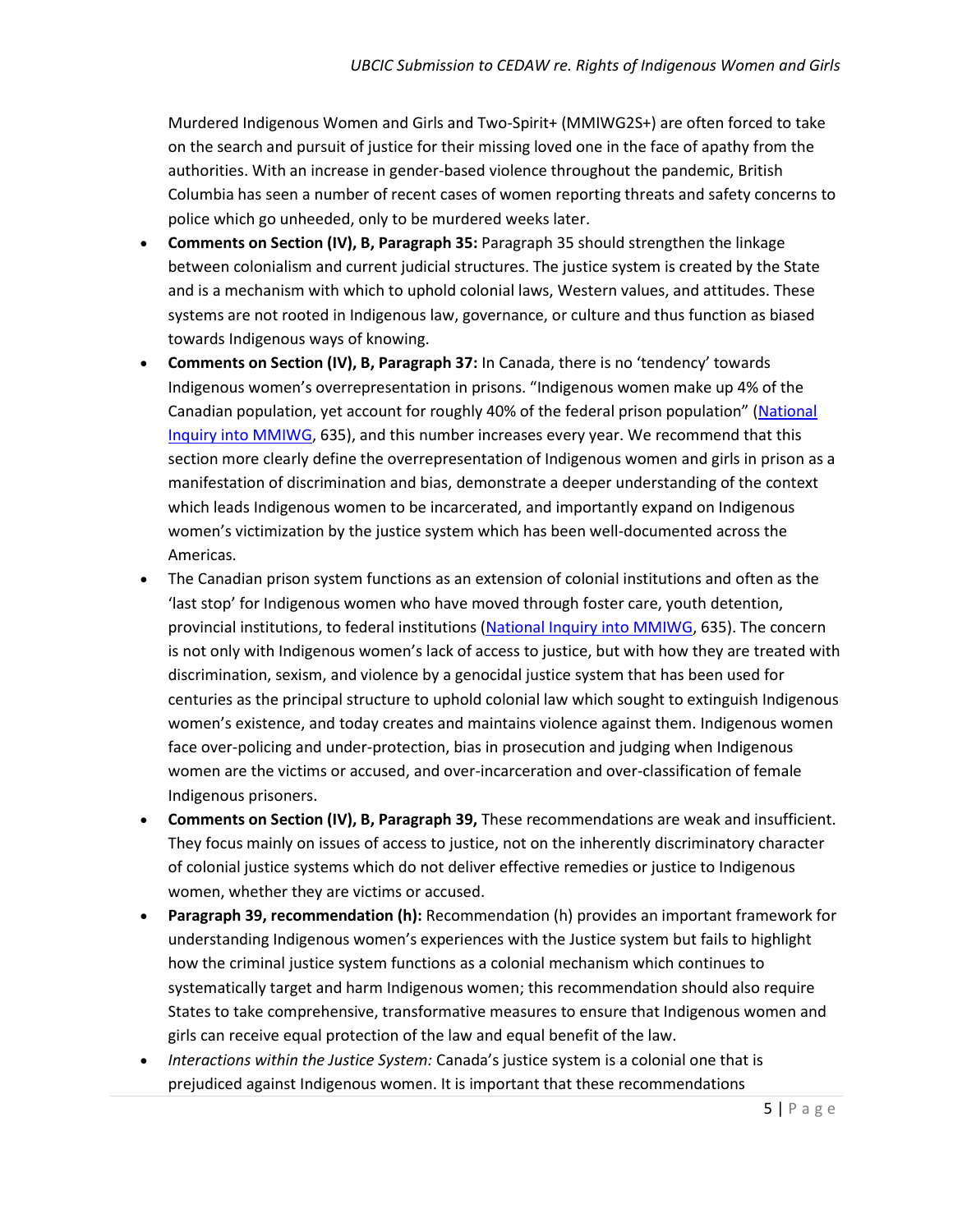acknowledge the experience of women that lead to disproportionate rates of incarceration. Socioeconomic inequities, intergenerational trauma, gender-based violence, racism and discrimination stemming from colonial policies create conditions of precarity and vulnerability for Indigenous women. From within these conditions of hyper-precarity, crimes often occur out of fear, for protection, or for survival and should be understood through a trauma-informed lens. Indigenous women who commit crimes are highly likely to have been the victim of a crime [\(Department of Justice\)](https://www.justice.gc.ca/eng/rp-pr/jr/jf-pf/2019/may01.html). Women who do seek justice through institutional channels have no access to culturally-appropriate justice and widely report facing re-traumatization.

• *Violence by the Justice System:* Indigenous women face discrimination from within the justice system, but have also been actively victimized by it, leading to a cycle of violence, fear, mistrust, and insecurity. Indigenous women and children in Canada face violence, sexual violence, and inhumane isolation while in custody. A [recent report](https://bcombudsperson.ca/investigative_report/alone-the-prolonged-and-repeated-isolation-of-youth-in-custody/) from the Office of the Ombudsperson in British Columbia, Canada described the use of prolonged solitary confinement of youth which disproportionately impacted Indigenous youth, among them almost exclusively Indigenous and racialized girls.

## **V. State party obligations in relation to specific dimensions of the rights of indigenous women and girls**

#### **A. Prevention of and protection from gender-based violence against indigenous women and girls**

• **Comments on Recommendation V. A, 47:** This recommendation can be strengthened to reflect the imminent need for States to fully adopt and implement all measures, laws, and policies including the *UN Declaration* and gender-based violence specific legislation to protect Indigenous women and girls. As a result of the National Inquiry's Calls for Justice, Canada has begun implementing a [National Action Plan to End Gender Based Violence](https://mmiwg2splus-nationalactionplan.ca/) and provide a framework for governments to follow across the country. The National Action Plan's stated priorities include public education, training for frontline workers, victim and family services, Indigenous-led prevention, housing and infrastructure, annual livable income, and a task force to investigate unsolved MMIWG2S cases. However, Canada has been slow to demonstrate action or a plan for implementation of these priorities. We therefore feel it is imperative that this recommendation reflects the urgent need to end gender-based violence globally and instructs States to immediately develop policy, legislation, and put these measures into practice.

#### **B. Right to effective participation in political and public life**

- **Comments on Section V(B), paragraphs 48-52:** We recommend that any reference to "political and public life" throughout the entirety of the section be amended to "political, public, *and community life*" to capture how discrimination also bars Indigenous women and girls from participating within their Nations, communities, and families.
- **Paragraph 49** states "Indigenous women and girls face multiple and intersecting barriers to effective, meaningful, and real participation" and identifies several of these barriers; the list of barriers should also include an acknowledgement of *the laws* that bar women and girls from effective participation in their Nations/communities, and public and political life, as well as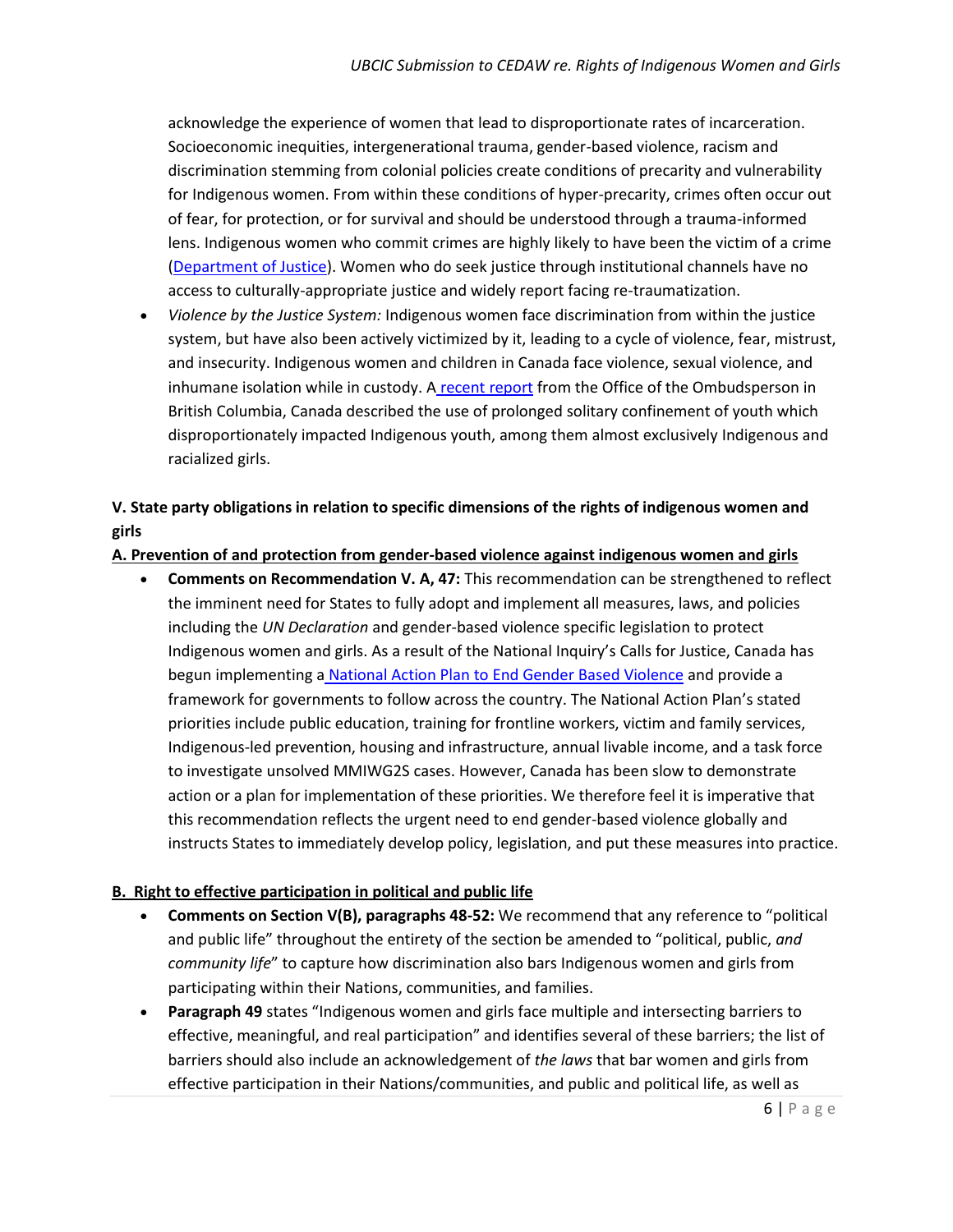explain how these laws effect their individual wellbeing and the collective wellbeing of their Nation/community.

• **Paragraph 52**, recommendation (g) calls for the creation of spaces for Indigenous women and girl to participate "as decision-makers in peacebuilding efforts and transitional justice processes"; this sentence needs to be expanded to "as decision-makers in peacebuilding efforts, transitional justice processes, *and processes related to self-government, land claims, and treaty rights*."

#### **D. Right to education**

- **Comments on Section V(D), paragraphs 55-56:** Paragraph 55 references barriers Indigenous women and girls face with regards to all levels of education; we recommend stronger language that links educational barriers to violent and genocidal practices; paragraph 55 should *explicitly address the historical impacts of colonialism upon education systems and how State or non-State institutions – such as Indian Residential Schools in Canada – used education to assimilate Indigenous women and girls and destroy cultural traditions, knowledge, and practices.*
- **Paragraph 56**, recommendation (a) necessitates the inclusion of a call for States to initiate and support independent investigations into anti-Indigenous racism in education system; this process can be modelled similar to the independent investigation and led by Dr. Mary Ellen Turpel-Lafond into racism in British Columbia's health care system. This investigation, which included consultations with nearly 9,000 people led to a report entitled [In Plain Sight:](https://engage.gov.bc.ca/app/uploads/sites/613/2020/11/In-Plain-Sight-Summary-Report.pdf)  [Addressing Indigenous-specific Racism and Discrimination in BC Health Care](https://engage.gov.bc.ca/app/uploads/sites/613/2020/11/In-Plain-Sight-Summary-Report.pdf) which outlined findings and provided clear recommendations to improve equity in healthcare in collaboration with Indigenous peoples, and to remedy the lasting consequences of colonialism and improve accountability for Indigenous-specific racism.

## **F. Right to health**

- **Comments on Section V(F), paragraphs 59-62:** Throughout this section, there is no mention of how discrimination in health systems impacts Indigenous women and girls in *rural and remote communities*. <sup>2</sup> The first sentence of paragraph 59 should be amended to include reference to how discrimination, inequity, and violence within health systems are especially prevalent and amplified in rural and remote communities due to accessibility issues (i.e. lack of accessible, culturally safe resources and supports) and higher rates of intolerance and racism that are typically linked to geopolitical areas outside of major cities.
- **Paragraph 60** should also reference how Indigenous women and girls face discrimination within disability designation processes, with their cultural, mental, and physical needs often being excluded and discounted in colonial systems that are designed to assess whether they can be officially designated as someone with a disability who is eligible for financial aid; (see [UBCIC](https://d3n8a8pro7vhmx.cloudfront.net/ubcic/pages/132/attachments/original/1615323503/2021FebCC_FinalResolutions_Combined.pdf?1615323503)

 $2$  CEDAW Committee, General Recommendation 34 on rural women, paras. 30-31.